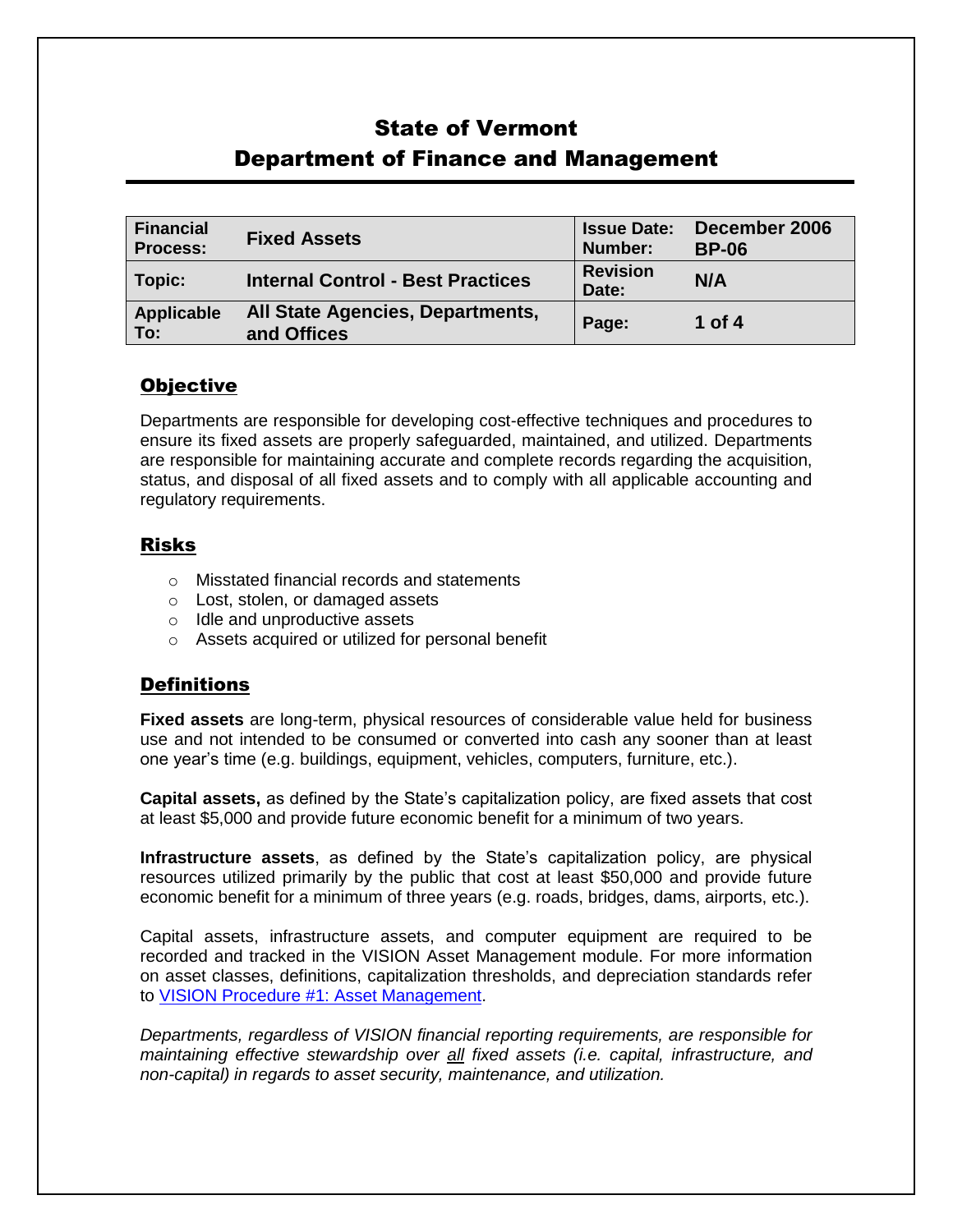| <b>Financial</b><br><b>Process:</b> | <b>Fixed Assets</b>                                    | <b>Issue Date:</b><br>Number: | December 2006<br><b>BP-06</b> |
|-------------------------------------|--------------------------------------------------------|-------------------------------|-------------------------------|
| Topic:                              | <b>Internal Control - Best Practices</b>               | <b>Revision</b><br>Date:      | N/A                           |
| <b>Applicable</b><br>To:            | All State Agencies, Departments,<br><b>And Offices</b> | Page:                         | $2$ of 4                      |

#### Best Practices Include

 Written procedures exist for all asset management activities. Procedures should address, at a minimum, the acquisition and disposal of fixed assets, asset security, asset utilization and maintenance, performing the physical inventory, and the requirements for classifying and recording fixed assets in the accounting records.

[Documentation]

 Fixed asset purchases are initiated and approved by authorized personnel in accordance with established criteria.

[Authorization & Approval]

 Maintain adequate physical security over fixed assets to deter theft, damage, loss, or improper use.

[Safeguarding of Assets]

- $\div$  Fixed assets are tagged (where practicable) with a unique department identifier. *Tagging assets is a requirement for fixed assets maintained in VISION and a recommended best practice for other fixed assets owned by the department.* [Accountability, Safeguarding of Assets & Compliance]
- Limit access to fixed assets to personnel who have a business need; provide keys and lock combinations of secured locations only to authorized personnel.

[Safeguarding of Assets & Authorization]

 Fixed asset transactions are properly accumulated, classified and recorded in the accounting records (as appropriate) at the time of acquisition or disposal.

[Reporting]

 Responsibility for fixed asset accounting and knowledge of financial reporting requirements is assigned to specific personnel to ensure accurate, complete, and timely reporting.

[Reporting & Compliance]

 $\div$  The accounting functions for fixed assets are performed by personnel other than those responsible for the custody of the related assets.

[Separation of Duties]

 Adequate project cost records are maintained and appropriate values for completed projects are transferred timely to detailed subsidiary records for capital or infrastructure assets.

[Reporting]

 Periodically compare recent acquisitions of fixed assets to financial and inventory records to ensure completeness.

[Monitoring & Reconciliation]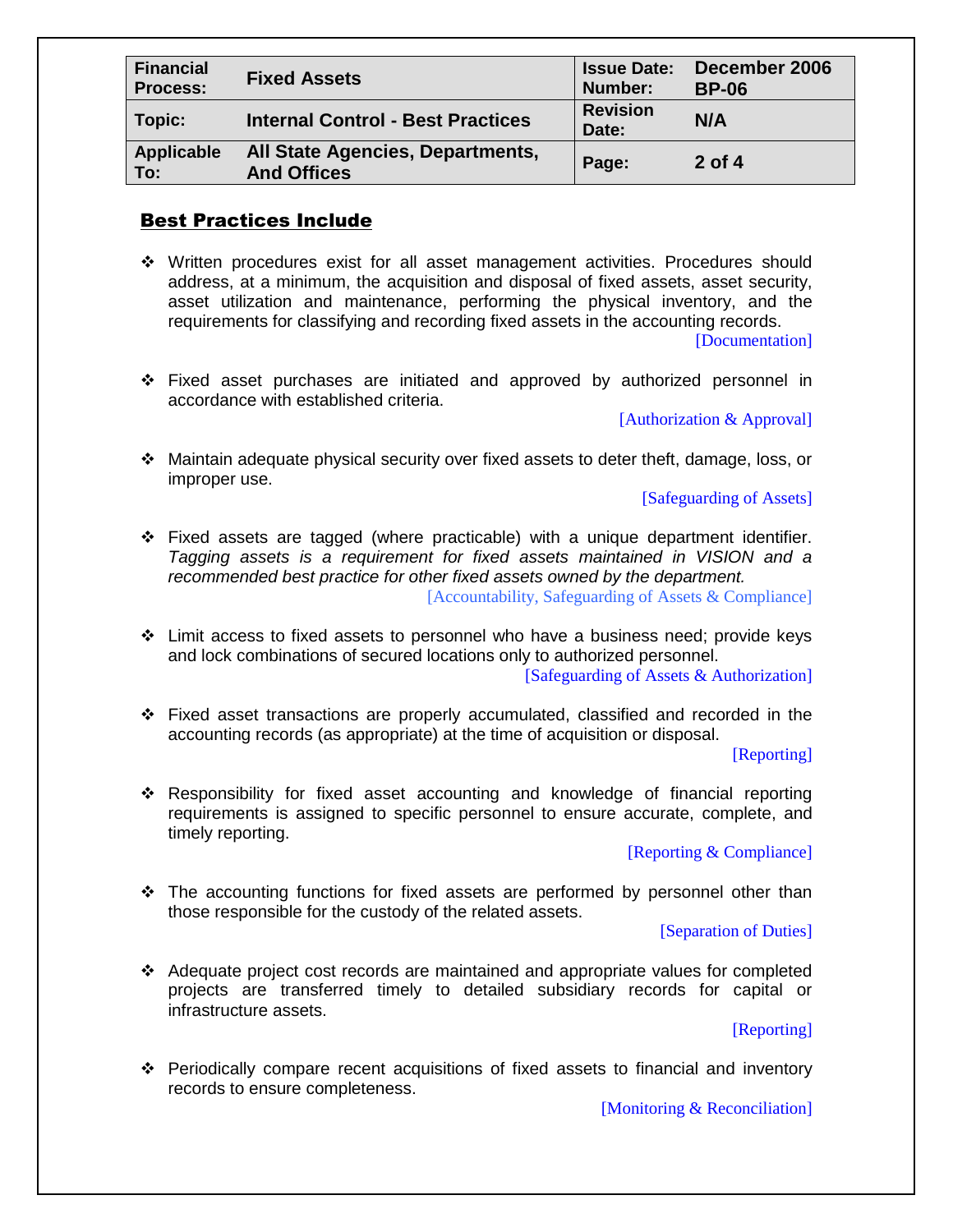| <b>Financial</b><br><b>Process:</b> | <b>Fixed Assets</b>                                    | <b>Issue Date:</b><br>Number: | December 2006<br><b>BP-06</b> |
|-------------------------------------|--------------------------------------------------------|-------------------------------|-------------------------------|
| Topic:                              | <b>Internal Control - Best Practices</b>               | <b>Revision</b><br>Date:      | N/A                           |
| <b>Applicable</b><br>To:            | All State Agencies, Departments,<br><b>And Offices</b> | Page:                         | 3 of 4                        |

 $\div$  Controls exist to ensure that changes in the status of fixed assets (e.g. disposals, change in location, improvements, etc.) are reported timely to those responsible for fixed asset accounting and recordkeeping functions.

#### [Reporting]

 $\div$  Perform a physical inventory at least annually to ensure the physical accountability of all fixed assets and the completeness and accuracy of financial records. *The annual inventory is a requirement for all assets maintained in VISION and a recommended best practice for other fixed assets owned by the department.*

[Verification, Reconciliation & Compliance]

 $\div$  The physical inventory of fixed assets is performed by personnel other than those responsible for the custody of the related assets.

[Separation of Duties]

- $\div$  Fixed assets are properly maintained to prevent shortening their useful life. [Safeguarding of Assets]
- $\div$  Routinely inspect "high-risk" fixed assets (e.g. critical to department's performance, increased likelihood of theft, misuse or breakdown, etc.) to confirm existence, condition, and valuation.

[Verification & Safeguarding of Assets]

 Periodically evaluate fixed asset utilization to identify low-performing or idle assets that may be considered excess or surplus property.

#### [Monitoring]

 Fixed asset transfers, retirements and disposals are approved by an authorized person. *Contact the Dept. of Buildings & General Services' Surplus Property Division for additional information and requirements regarding asset disposals and retirements.*

[Approval & Safeguarding of Assets]

 Review and update insurance requirements periodically, or when a change in the asset's status occurs.

[Safeguarding of Assets & Documentation]

- $\div$  Appropriate action is taken to investigate and document missing fixed assets. [Safeguarding of Assets & Documentation]
- Upon suspicion of fraud, theft, or malicious damage immediately notify the appropriate personnel (i.e. management, State Auditor's Office, law enforcement). [Safeguarding of Assets]